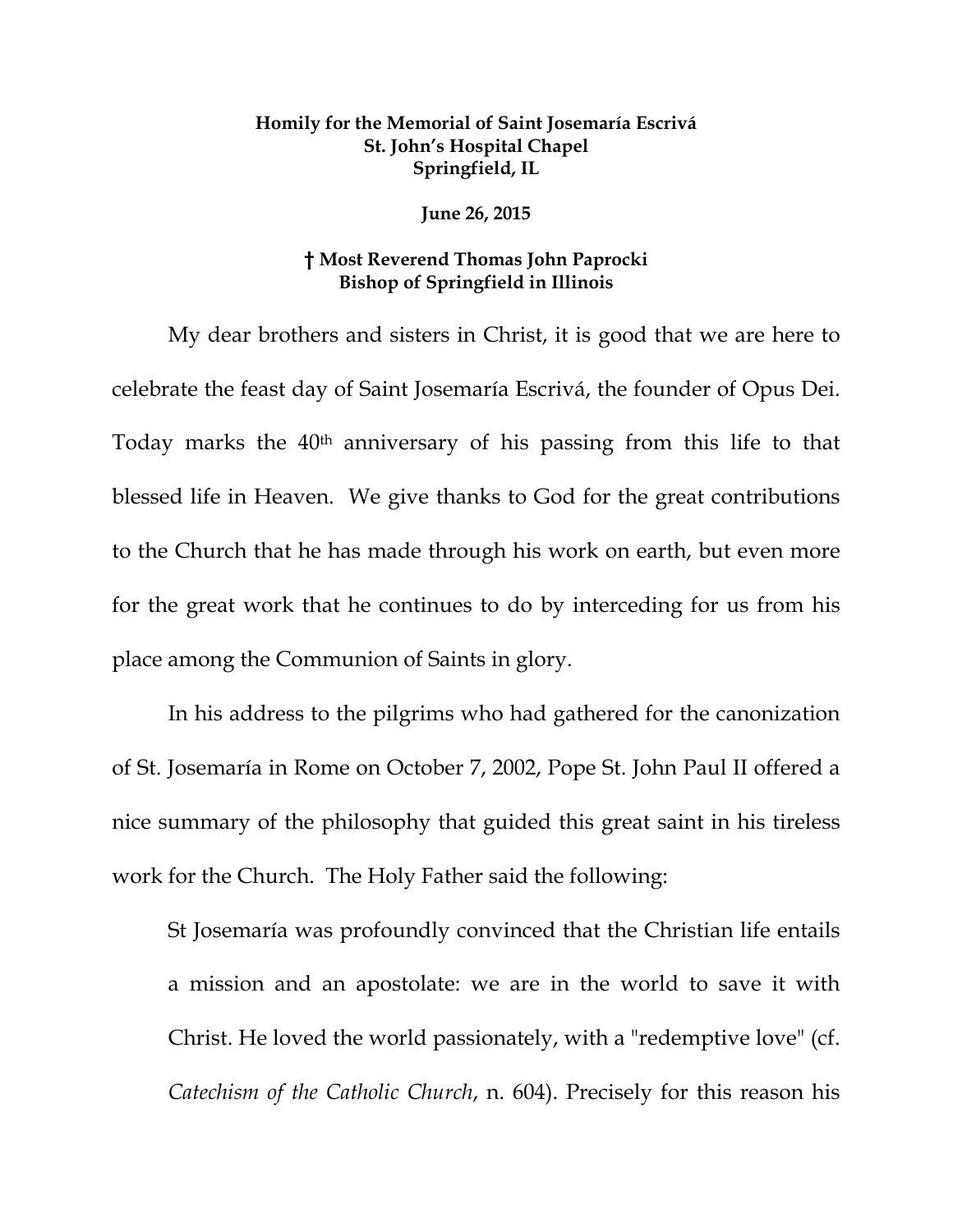teachings have helped so many ordinary members of the faithful to discover the redemptive power of faith, its capacity to transform the earth.1

This capacity to transform the earth is not to be found so much in performing extraordinary actions. Rather, it is by doing our ordinary, everyday actions with great love and attention as a way of glorifying God and so inviting Him to multiply the effects of our offerings in the world around us.

St. Josemaría wrote in one of his homilies that "[t]he sanctification of ordinary work is, as it were, the hinge of true spirituality for people who, like us, have decided to come close to God while being at the same time fully involved in temporal affairs."2 The Lord does not invite us to abandon the world in order to sanctify it, but, in harmony with the teaching of the Second Vatican Council, he wants us to "work for the sanctification of the world from within as a leaven."3

We see this in the Gospel passage that we just heard. In this account of the calling of the first disciples, we see Christ calling them in the context of their ordinary occupation as fishermen. Before the Lord came to them, the disciples had experienced disappointing results and were ready to give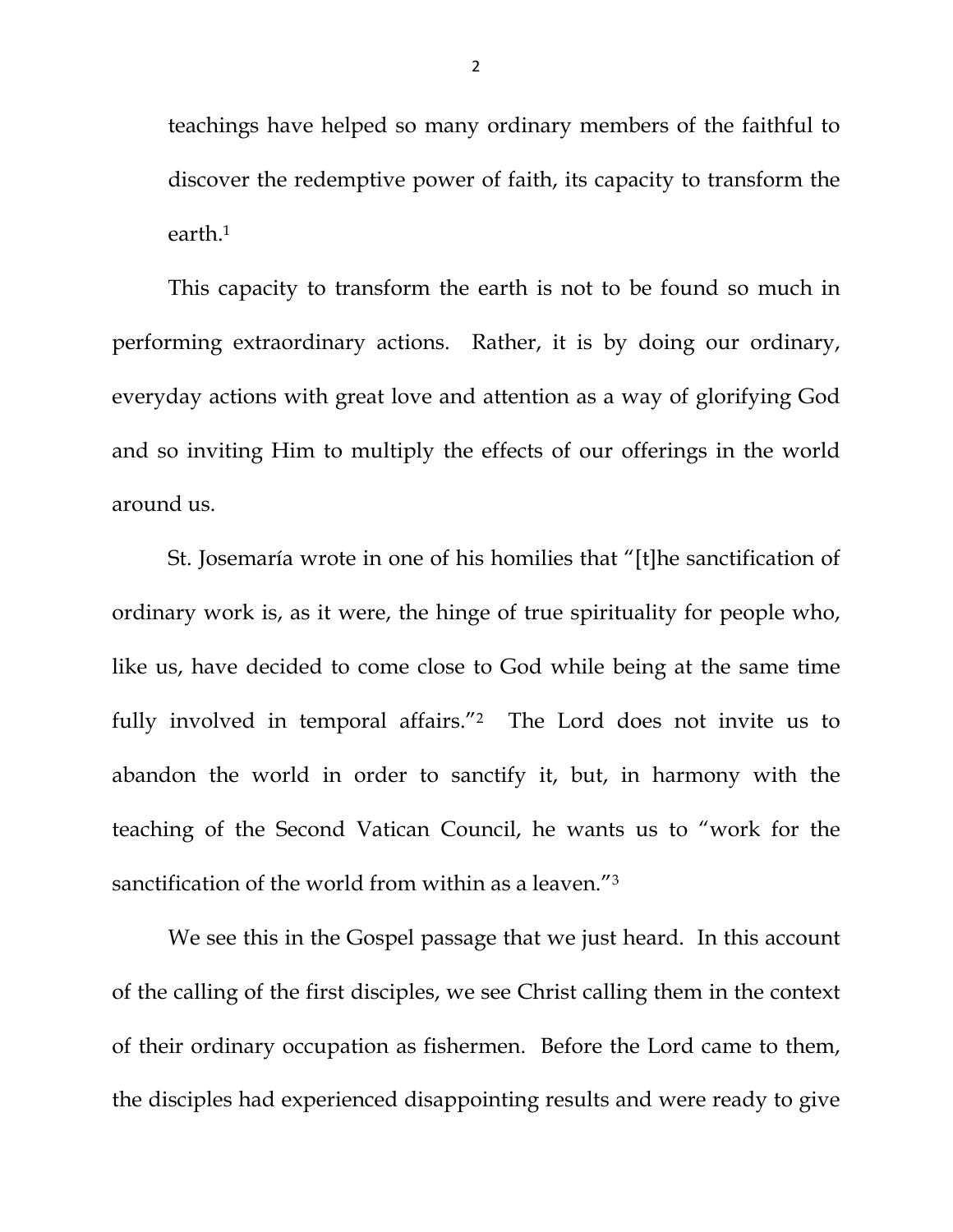up for the night. But Jesus encouraged them to not give up, telling Simon Peter: "Put out into deep water and lower your nets for a catch" (Luke 5:4). Skeptical, yet obedient to the Lord's command, they did so and experienced an abundant catch.

And even though the Lord would call these disciples from their ordinary lives of catching fish to "catching men" (Luke 5:10), He does not in any way downplay the significance of ordinary work, especially when it is done with an eye toward giving glory to God through that work, thus letting Him multiply what we offer in order to bring about that transformation in the world so that all things, from the ordinary to the extraordinary, are ordered toward Christ and His Kingdom.

Sanctifying our ordinary work is not limited to our professional work and activities. Every aspect of our lives is an opportunity for us to practice that sanctification. With the upcoming Synod of Bishops on the Family in Rome and the World Meeting of Families to be held here in the United States in city of Philadelphia, the Church is inviting us to look at the sanctification of the family as an important aspect of living out our Christian vocation to holiness.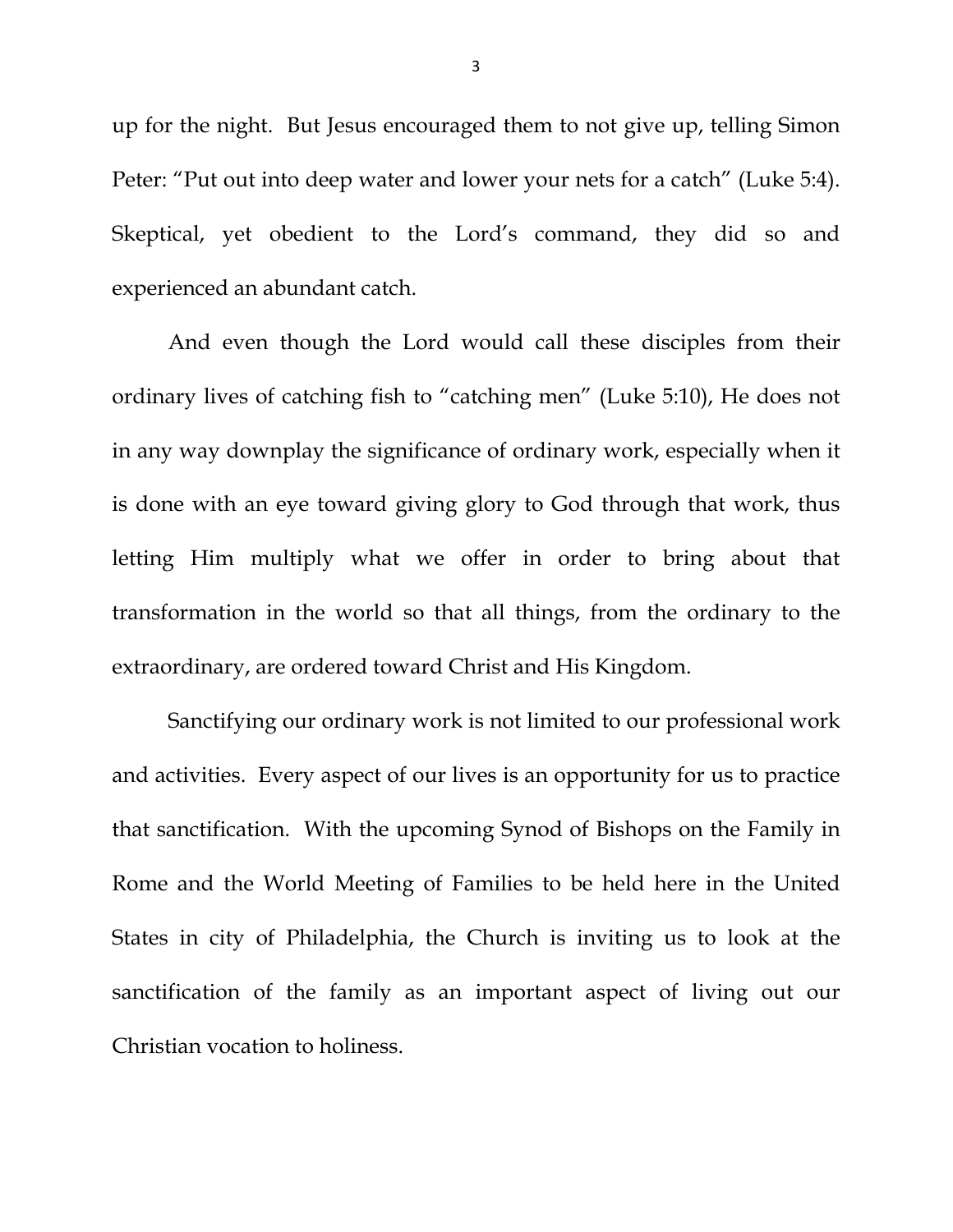In a recent Wednesday audience, our Holy Father Pope Francis spoke about the importance of the family in Christian life, for Christ Himself chose to come into the world through a family. He invites us to look to the Holy Family of Jesus, Mary, and Joseph as a model to imitate. He said the following: "The family of Nazareth urges us to rediscover the vocation and mission of the family, of every family. And, what happened in those 30 years in Nazareth, can thus happen to us too: in seeking to make love and not hate normal, making mutual help commonplace, not indifference or enmity."4

He concluded by summarizing that one of the primary missions of the family is to "to make room for Jesus who is coming, to welcome Jesus in the family, in each member: children, husband, wife, grandparents.... Jesus is there. Welcome him there, in order that He grow spiritually in the family."5

St. Josemaría, mindful that a majority of Christians live their vocation in the context of marriage and family life, spoke and wrote often about the importance of seeing the family as an aspect of sanctification that should not go overlooked. He wrote the following:

4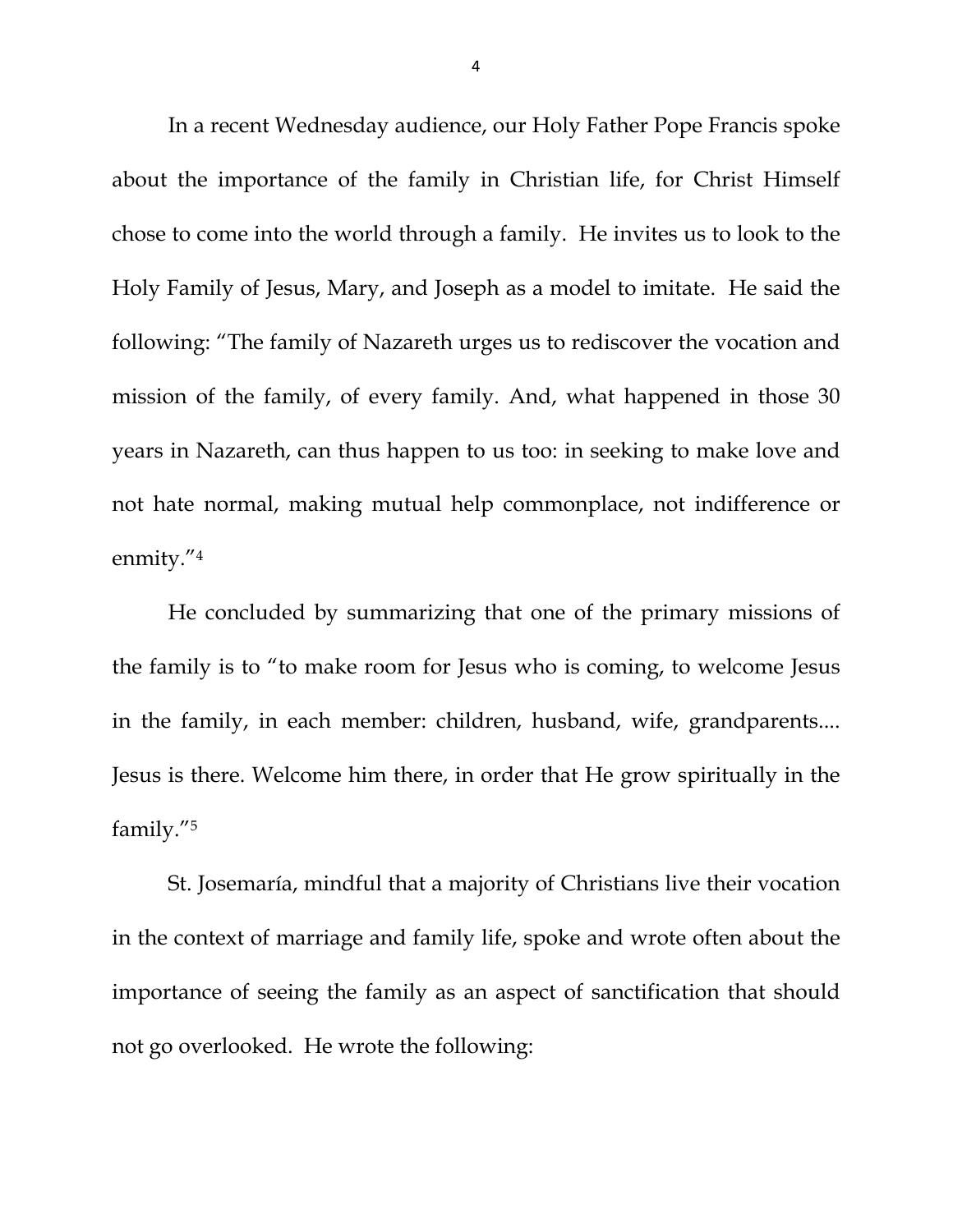Husband and wife are called to sanctify their married life and to sanctify themselves in it. It would be a serious mistake if they were to exclude family life from their spiritual development. The marriage union, the care and education of children, the effort to provide for the needs of the family as well as for its security and development, the relationships with other persons who make up the community, all these are among the ordinary human situations that Christian couples are called upon to sanctify.6

By making reference to other persons of the community, we can understand that the attention given to sanctifying the family has an evangelical character to it as well. Families that are living their vocation rooted in authentic Christian love provide a shining witness for others to see and imitate, just as with of the Holy Family at Nazareth.

In an insightful talk given by the Jesuit priest and theologian, Servant of God Father John Hardon, he spoke about the challenges being faced by Catholic families in the modern world. In that talk, Father Hardon references Pope St. John Paul II who spoke about "the Apostolate of families to families." This apostolate highlights how the sanctification of the family is not just about individual families, but is about strengthening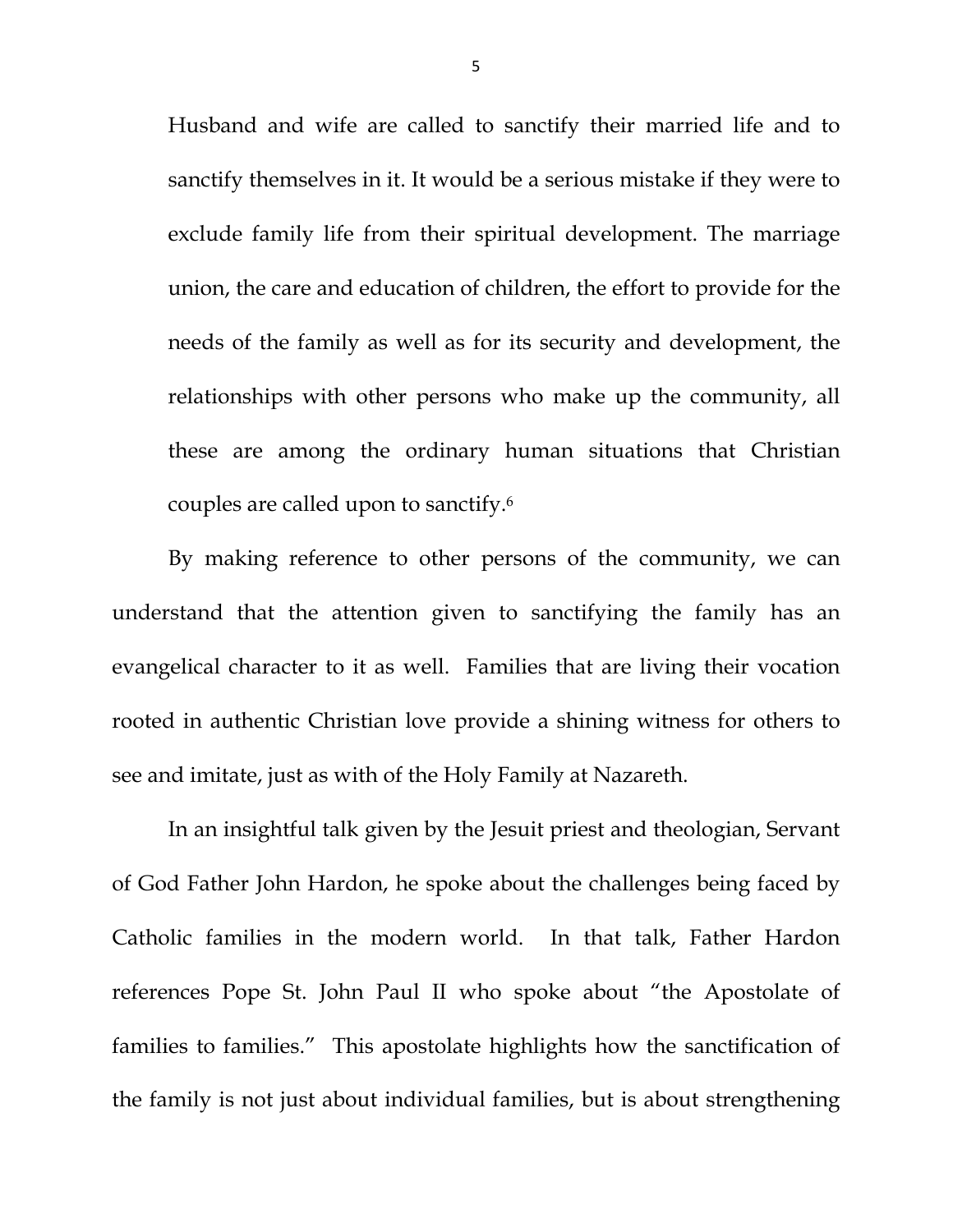and encouraging other families to seek that same sanctity. Father Hardon explained it in this way:

In other words, the sanctification of family life implies two responsibilities, not just one: the personal duty for each Catholic family to grow in holiness, as a family; and the social duty of working, as a family, to help other families to remain alive and to grow, as families, not in spite of but almost because of the demonic opposition from the unbelieving world all around them.7

 As we celebrate the life and legacy of St. Josemaría today, we ask for his intercession in a particular way for the Church as she works during this year to address and propose solutions to the challenges faced by families in our world today, especially in light of today's tragic Supreme Court decision.8 We pray that families will embrace the universal call to holiness together so as to better reflect the perfect communion that exists in the Blessed Trinity, a communion that is not self-contained, but one that reaches out to invite others into that communion of love.

 During this Marian Year for the Family in Opus Dei, we also ask Our Blessed Mother, Queen of Families, to intercede for us "that the irreplaceable value of this fundamental cell of society be rediscovered